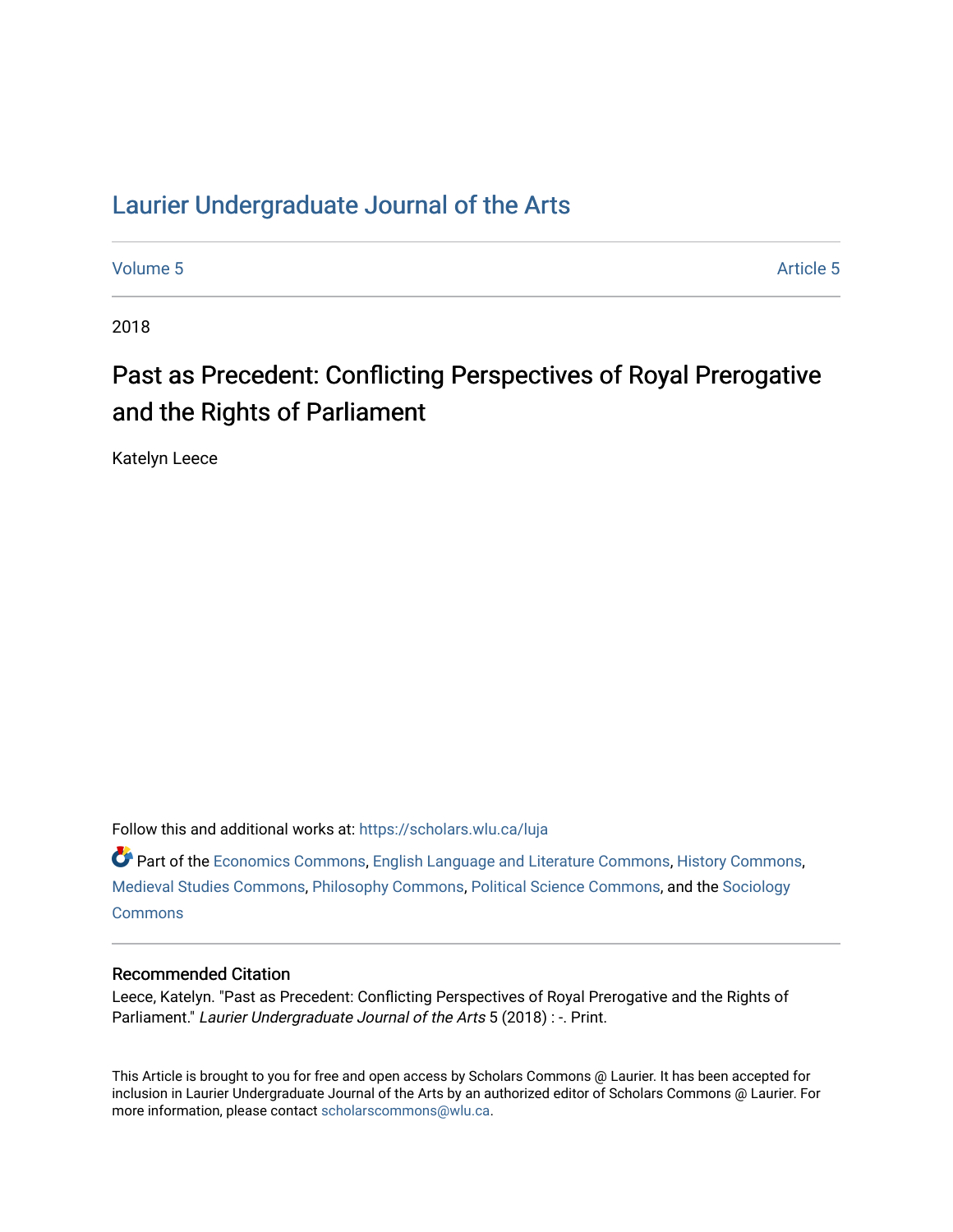### Past as Precedent: Conflicting Perspectives of Royal Prerogative and the Rights of Parliament

#### *Katelyn Leece*

Upon the death of Queen Elizabeth I in 1603, the lack of an heir born of the Tudor queen resulted in a succession crisis that stirred up "unresolved tensions about the place of the monarchy in the constitution" (Brooks 71). Regardless of whether or not the kingdom of England had reached a constitutional consensus, its new king, the Scottish King James—and, later, his son Charles I—held preconceived notions about their absolute authority as king: a belief that very little could limit their use of royal prerogative based on precedent of the past. If members of the English Parliament at the turn of the seventeenth century had thought that the succession crisis took a toll on their constitutional values, there was no anticipating the critical nature of events leading to the execution of King Charles I by order of Parliament a mere forty-six years after the death of Good Queen Bess.1

Repeated proroguing of parliaments, concern over absolute rule, the possibility of subverting the Protestant faith, and the illegality of the king's exploitation of his subjects for financial support forced the major political players of seventeenth-century England to consider the limits of absolute authority of the king over his subjects—particularly, whether or not there was historical precedent for Parliament as a representative body to question it. Ultimately, the constitutional crisis culminating in 1649 can be understood by examining the political, religious, and legal conflicts that arose during the reign of Charles I and the differences between Royalist and Parliamentarian perceptions of the ancient rights of royal prerogative and liberties of the subject through Parliament based on real or imagined precedents. The way in which the Parliamentarian side of this debate viewed the history of England's constitution—as an ancient set of ideals, used to justify their political agenda—did not simply stop at regicide. Although historians who look back at England's past know that such a thing never existed, it is important to understand

<sup>&</sup>lt;sup>1</sup>"Good Queen Bess" was a nickname given to Elizabeth I by her subjects, suggesting that she committed no wrongs during her reign and ruled within the established laws of England. For a brief discussion on perceptions of the Tudor Queen, see Brooks 70 –71.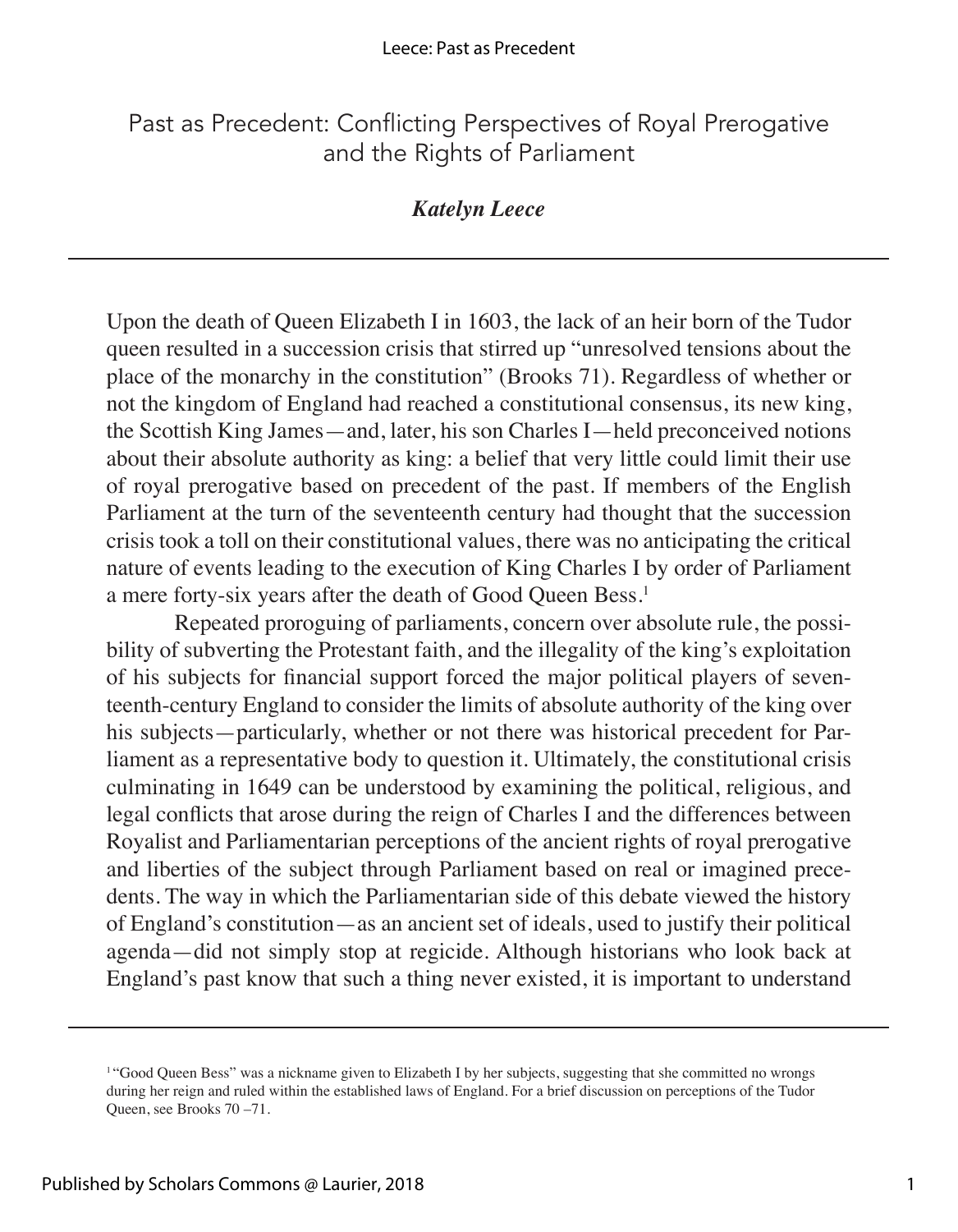how subsequent generations continued to hold onto this belief in an immemorial common law. These precedents, no matter how convincing, are the reasons why nations that have built their governments and laws around the ideological framework of a constitution have idealized the Magna Carta as a symbolic representation of freedom in the face of tyranny. Thus, an examination of the context of the English Civil War is vital to understanding how these differing political, religious, and legal ideologies laid the foundation for the future of not only England's constitutional monarchy but also that of governing bodies around the world.

There are several perspectives from which historians can interpret the causes of the constitutional conflict between King Charles I and his subjects represented in Parliament. In his critical assessment of Revisionist history, specifically of the early Stuart period, Tim Harris recognizes the earlier Whig and Marxist perspectives that describe the English Civil War as an inevitability, the Revisionist movement that pushed back against such claims with a focus on a contemporaneous understanding of events, and Post-Revisionism, which sought to amalgamate the two (Harris 617–620). However, there seems to be a tendency within the historiography on this topic to focus on the existence of a disconnect between the major political players under the rule of the early Stuart monarchs with regards to their conflicting ideologies and understanding of the history of law in England. In The Ancient Constitution and the Feudal Law: A Study of English Historical Thought in the Seventeenth Century, John Pocock draws a similar conclusion about ideologies with the concept of immemorial law:

The fact is that the common players … came to believe that the common law, and with it the constitution, had always been exactly what they were now, that they were immemorial: not merely that they were very old, or that they were the work of remote and mythical legislators, but that they were immemorial in the precise legal sense of dating from time beyond memory (36).

At the time, this concept of using the precedent of perceived immemorial or ancient law was an argument presented by seventeenth-century royalists and parliamentarian thinkers alike (Pocock 32). Harris argues that some Revisionists tend to highlight the prominent religious conflicts of the seventeenth century and largely disregard this lack of an ideological consensus, instead of viewing the constitutional crisis of the Civil War as a result of several societal factors (Harris 625). He asserts, "conflict led to the articulation of rival ideological positions [that] were already available within the way the English had conceptualized their constitution"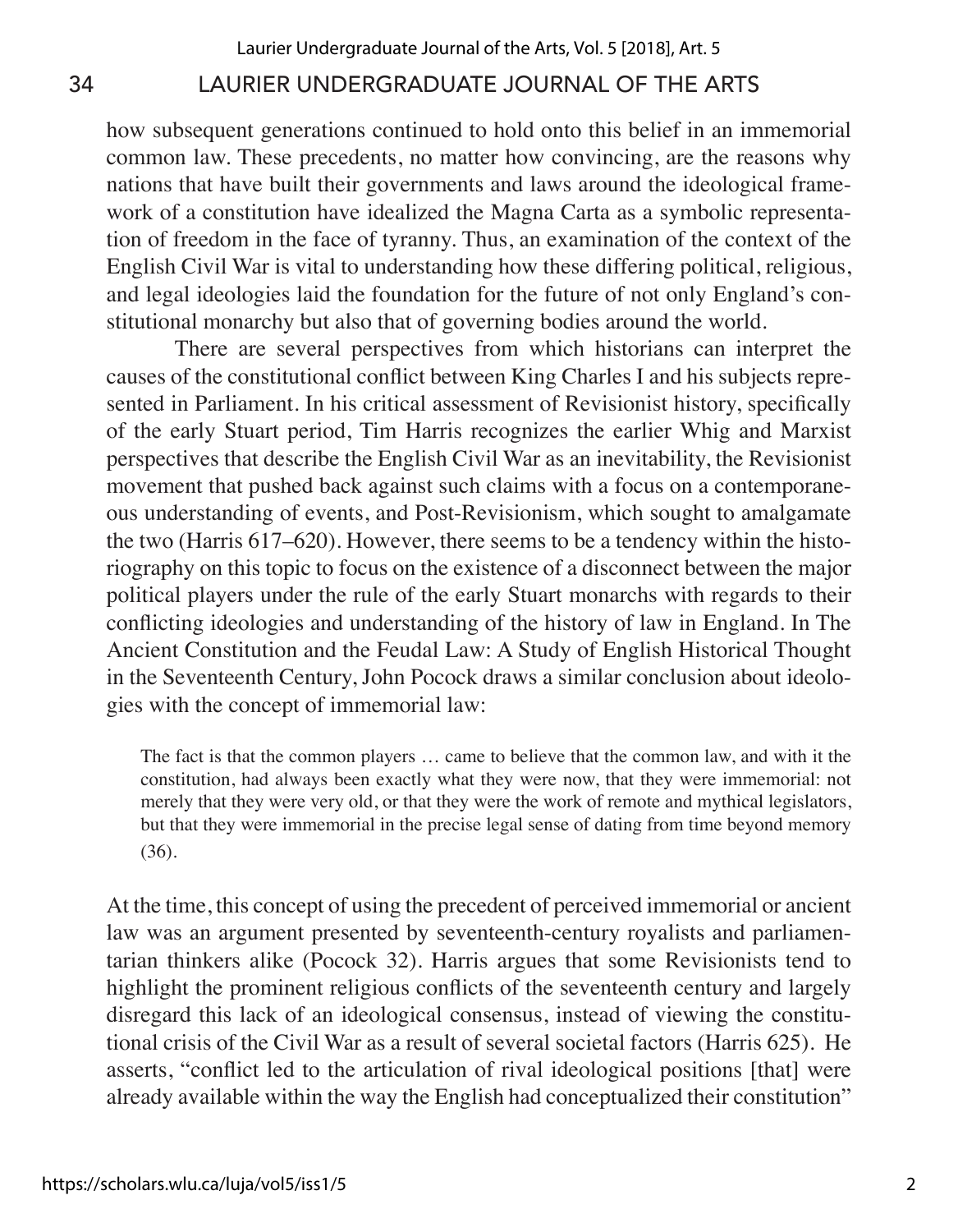(Harris 222–223). In his examination of the depth of England's political crisis, Christopher W. Brooks explores the close relationship between political, religious, and legal matters of the early seventeenth century. He expresses that temporal and spiritual jurisdictions in England were, in the eyes of contemporaries, running parallel to each other (Brooks 123). Based on these historiographical perspectives, it was the opposing groups' lack of consensus about the appearance of these ideologies in governance of the state, in religious reform, and in legal proceedings that caused such widespread and multifaceted conflict.

In a chapter on the lingering myths surrounding the Magna Carta, Danny Danziger and John Gillingham note that the perceptions of Sir Edward Coke, one of the most notable lawyers and parliamentarians of early modern England, were often misguided, based as they were on the way he "emphasized the notion of the subordination of the Crown to the common law of England" (Danziger and Gillingham 270–271). Pocock's evaluation of Coke and his contemporaries shows their beliefs as a mere continuation of the medieval dependency on custom and *jus non scriptum*, or, in other words, unwritten laws (Pocock 37–38, 51). Despite the medieval tradition of seeing law as custom, even Coke's contemporary Sir Henry Spelman, who managed to distinguish that English law was more of a built-up combination of civil, canon, and common law, questioned Coke's methods: "I do marvel many times that my Lord Cooke, adorning our Law with so many flowers of Antiquity and foreign Learning; hath not (as I suppose) turned aside into this field, from whence so many roots of our Law, have of old been taken and transplanted" (103–104).<sup>2</sup> However, Pocock points out that most members in favour of Charles and the Crown held similar views, comparable to those of the opposition, because the immemorial law was "the nearly universal belief of Englishmen": "The case for the [Crown] was not that the king ruled as a sovereign and that there was no fundamental law, but that there was a fundamental law and that the king's prerogative formed part of it" (Pocock 54–55). This brings us back to Tim Harris' re-evaluation, which argues that the multifaceted causes of the English Civil War were a result of the implications of, and the ambiguities in, England's monarchical system being interpreted in numerous conflicting ways. Therefore, there were a number of issues that arose during the reign of Charles I that forced these ideological differences to the forefront of political, religious, and legal discourse. As

<sup>2</sup> Sir Henry Spelman, as quoted by Pocock.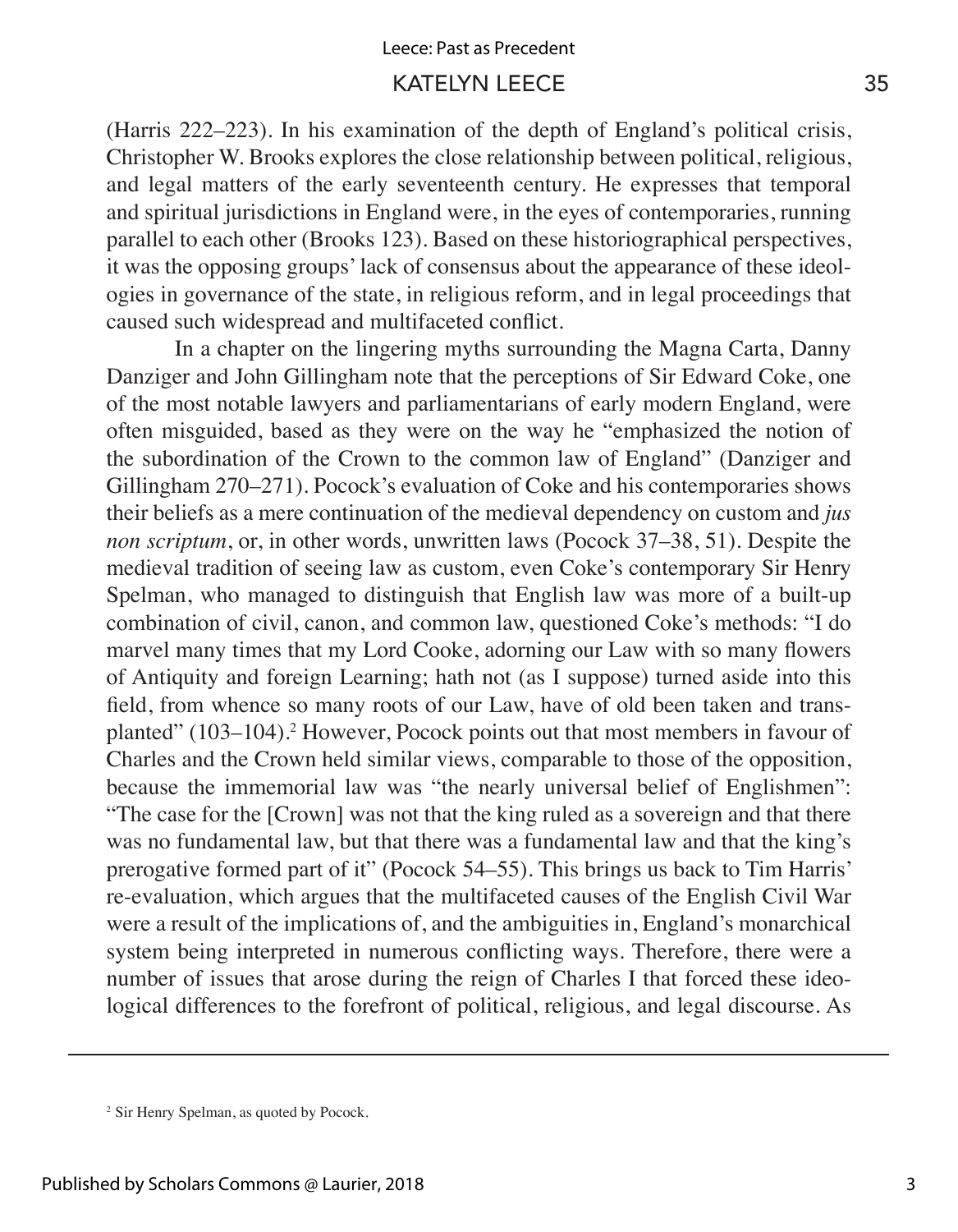a result, the major political players of the early seventeenth century were set on a path toward civil war and the murder of their king.

One of the major issues since the beginning of Charles I's reign was that he had continued his father's habit of proroguing Parliament on a regular basis—so much so that it concerned members of Parliament as a potentially fatal abuse of his prerogative (Earl of Clarendon 1:5).<sup>3</sup> During the last reigning years of James I and the early years of Charles I, the Crown had amassed an exorbitant amount of debt and, despite submitting requests for Supply, the king's parliaments were typically non-compliant (Scott 58–59; Earl of Clarendon 1:4–5). Charles reminded them that "Parliaments are altogether in my power for their calling, sitting and dissolution; therefore, as I find the fruits of them good or evil, they are to continue or not to be" (Scott 59). By the Parliament of 1629, Charles had already dissolved three others since the beginning of his reign, and the tension between him and those against his interpretation of royal prerogative in the House of Commons ultimately resulted in the period of Personal Rule—a time in England when he refused to hold Parliament and worked to raise funds without parliamentary consent (Earl of Clarendon 1:4–5). Harris states how it is possible to argue that just because the king had prorogued parliament in England, it did not mean that he was seeking to overthrow the institution entirely. The fact that he was willing to hold parliament in Scotland and Ireland during the Personal Rule suggests that "he was prepared to work through parliaments" as long as they were willing to comply (Harris 623).

As aforementioned, Charles was following in his father's footsteps, and therefore may have strongly associated himself with James I's opinion on the king's prerogative based on precedent and immemorial law as demonstrated in Scotland, where he had been king before succeeding to the English throne. In his True Law of Free Monarchies, James I asserts, "that the king is above the law, as both the author and giver of strength thereto, yet a good king will not only delight to rule his subjects by the law but even will conform himself in his own actions thereunto, always keeping that ground that the health of the commonwealth be his chief law." In order to prove his statements, he depends heavily on the concept of precedent based on kings from times long past who first established the rule of law among conquered peoples and continued to change it as they saw fit (James VI 3–4). As kings of England, rulers also saw themselves as bound to their coronation

<sup>&</sup>lt;sup>3</sup> To prorogue a Parliament in England was to abruptly dissolve it mid-session.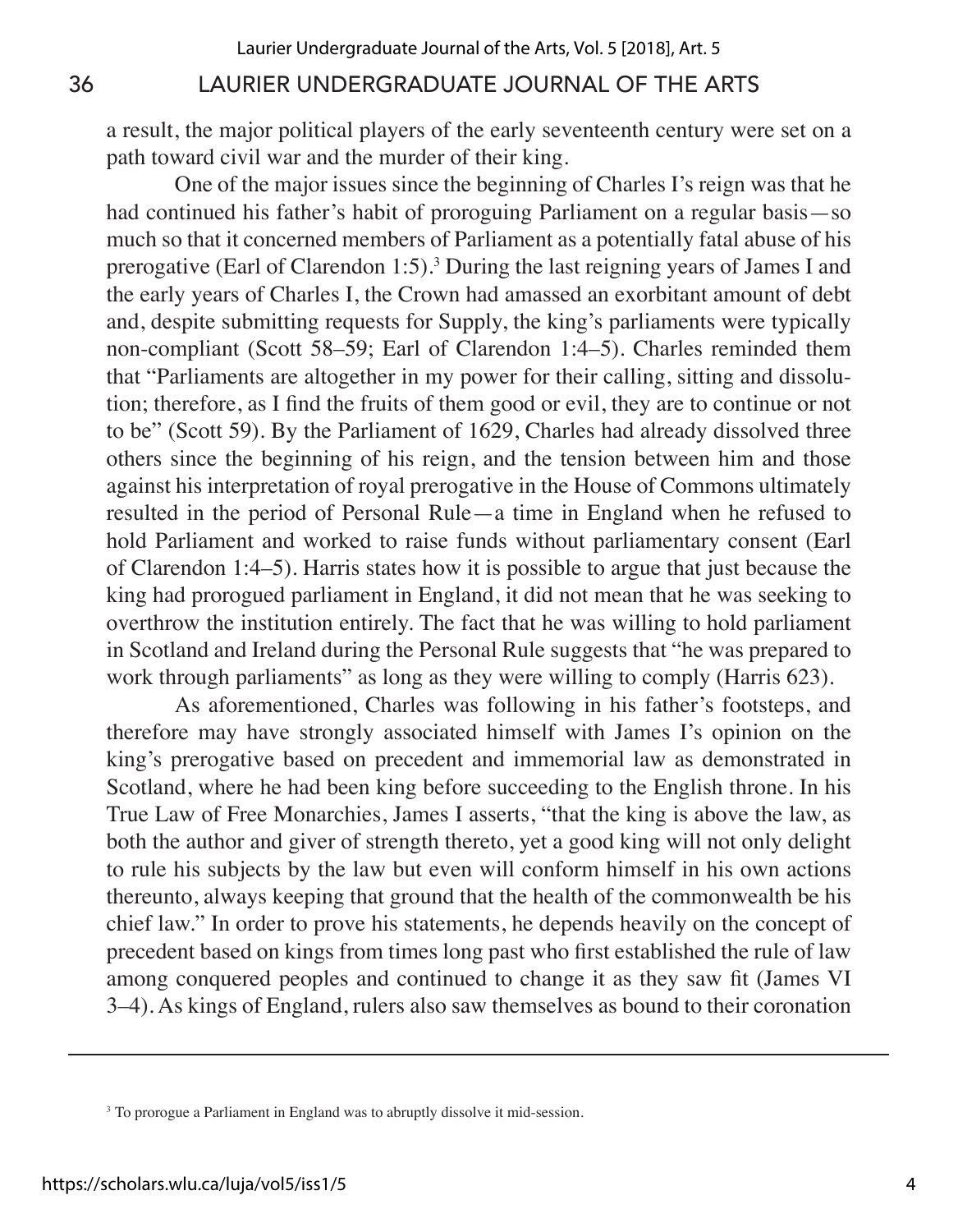oaths, which state that they must rule within the established laws of past kings, including those before the Norman Conquest of 1066 (Harris 624). With this in mind, it can be assumed that both Charles I and James I interpreted their dissolutions of parliaments as being within the right of the immemorial laws that govern the rule of an absolute monarch.

Even if some parliamentarians accepted that the monarch was absolute as sovereign of the state, their interpretation of immemorial laws would draw them to the conclusion that Parliament had the ability to ensure the king did not transgress what they saw as the limits to monarchical power. Jonathan Scott argues that proroguing parliament for an extended period of time was not unusual at all, but that "what was new … was government without [Parliament] as a matter of policy" (Scott 59). The Earl of Clarendon Sir Edward Hyde, a supporter of the Crown who eventually served under Charles II, retrospectively wrote about his concern regarding the state of affairs following the multiple dissolutions of Charles I's parliaments before the Personal Rule in his *History of the Rebellion*: "Here I cannot but let myself loose to say, that no man can shew me a source from whence these waters of bitterness we now taste have more probably flowed, than from this unseasonable, unskillful precipitate dissolution of Parliaments" (Earl of Clarendon 5). This statement itself questions whether or not there was historical precedent for the sort of disarray and dissent against the king following similar conflicts between the two legislative bodies. Those like Coke, who believed that Parliament was as old as England itself, were of the firm belief that, in times past, there "were *lawes* and *rules of Justice* devised, within the which (as within certaine Limits) the power of the governors should from henceforth be bounded" (Lambarde 5). In a work called *Archeion* (published in 1635), the Kentish barrister William Lambarde attempts to trace the history of representative government in England to the time of the Anglo-Saxons, when the Germans introduced the "tearmes, *Micel-Gemot*, *Witena-Gemot*, and *Ealrawitena-Gemot*; that is to say, … the *Meeting of the Wise Men*" (Brooks 85–86; Lambarde 243).

In the Laws of Alfred, it is possible to see this sort of consultation assembly in Int. 49.9, when Alfred the Great discusses his reliance on "the advice of my councillors" in the codification of his laws (Alfred 373). On the other hand, Sir Henry Spelman asserts that the origins of parliaments only go back as far as Henry II, because "the very class of freeholders which they represent could not exist in a strictly feudal society" (Pocock 122). Both opposing sides—that of the Crown and his royalists and that of parliamentarians like Coke—tended to think of the English political system as having been set through precedent in the past, but they dis-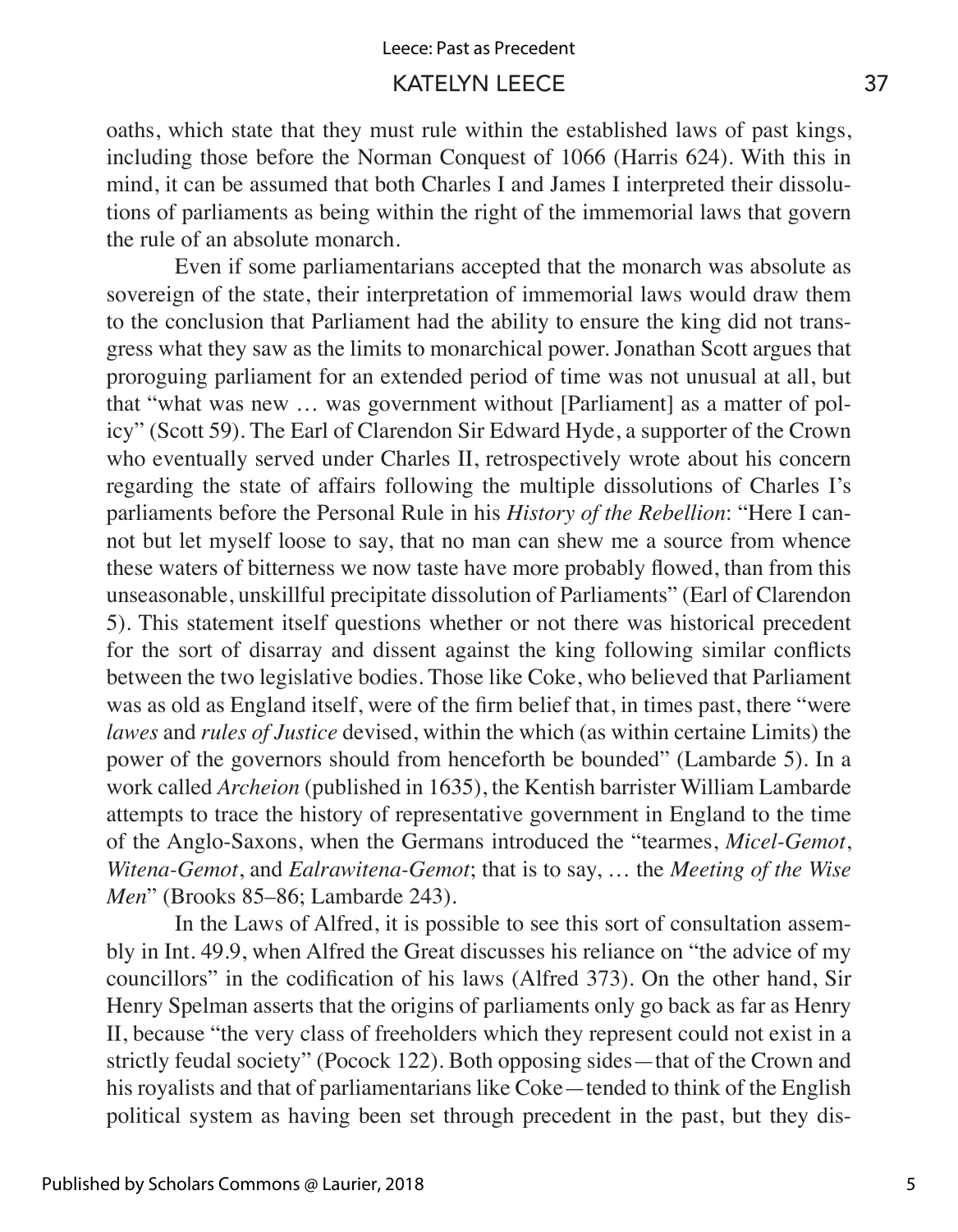agreed on whether the king's power to rule over his people originated from acting through Parliament or his own will. As we shall see, these conflicting ideological positions manifested in matters of religious and legal beliefs and, ultimately, managed to put even more distance between Charles and his people.

Parliamentarians like Sir Edward Coke were not only historicizing institutions like Parliament, but also the Protestant religion itself. In his report of a famous case, Coke asserted "that the Protestant Church of England had existed since the advent of Christianity in the country" and "that the Elizabethan Acts of Supremacy and Uniformity had merely declared the ancient laws of England" (Brooks 121). Jonathan Scott states that parliaments in the early seventeenth century saw themselves as the final barriers of protection between this so-called ancient faith and the encroachment of popery into the realm (Scott 143). Ever since King Henry VIII declared himself Head of the Church of England by act of Parliament at the beginning of the English Reformation, Protestant subjects expected their monarchs to be responsible for the defence of the "true religion" by supporting its ongoing reform away from popery—or, in the eyes of many, the return to its original state—and could be held accountable by the representative body if they failed to do so (Brooks 100). James Morice, an intellectual from the reign of Queen Elizabeth I, perceived kings before the Reformation as having "controlled patronage over the church" and it was figures like Thomas Beckett or Pope Innocent III who interrupted the tradition for King Henry II and King John, respectively (Brooks 100).

Looking to the Constitutions of Clarendon from the reign of Henry II (1154–1189), it is possible to see how contemporaries in the seventeenth century may have interpreted his control over ecclesiastical courts with those under secular law as an effort to defend immemorial spiritual and temporal law of the Protestant faith (Henry II 718–722). Those opposed to popery and the ceremonial nature of the Arminian faction in the Church—which eventually became Laudian reforms under Charles I—began to worry that the effects of the Counter-Reformation were reaching English shores when King James I focused on building a relationship with the Arminians who were not opposed to a bond with Spain through marriage (Harris 626; Scott 128-29). When it was clear that Charles would not take on the role of protecting the Protestant faith, Parliament used its perceived rights based on historical precedent as a representative body to reprove those who attempted "to extend or introduce Popery or Arminianism" (Beattie and Finlayson 51). Charles did not inherit a kingdom unified under one religious ideology, but rather a church with doctrinal ambiguities that were difficult to pin down (Kishlansky 126–127). However, in continuing to silence Parliament and support Archbishop Laud's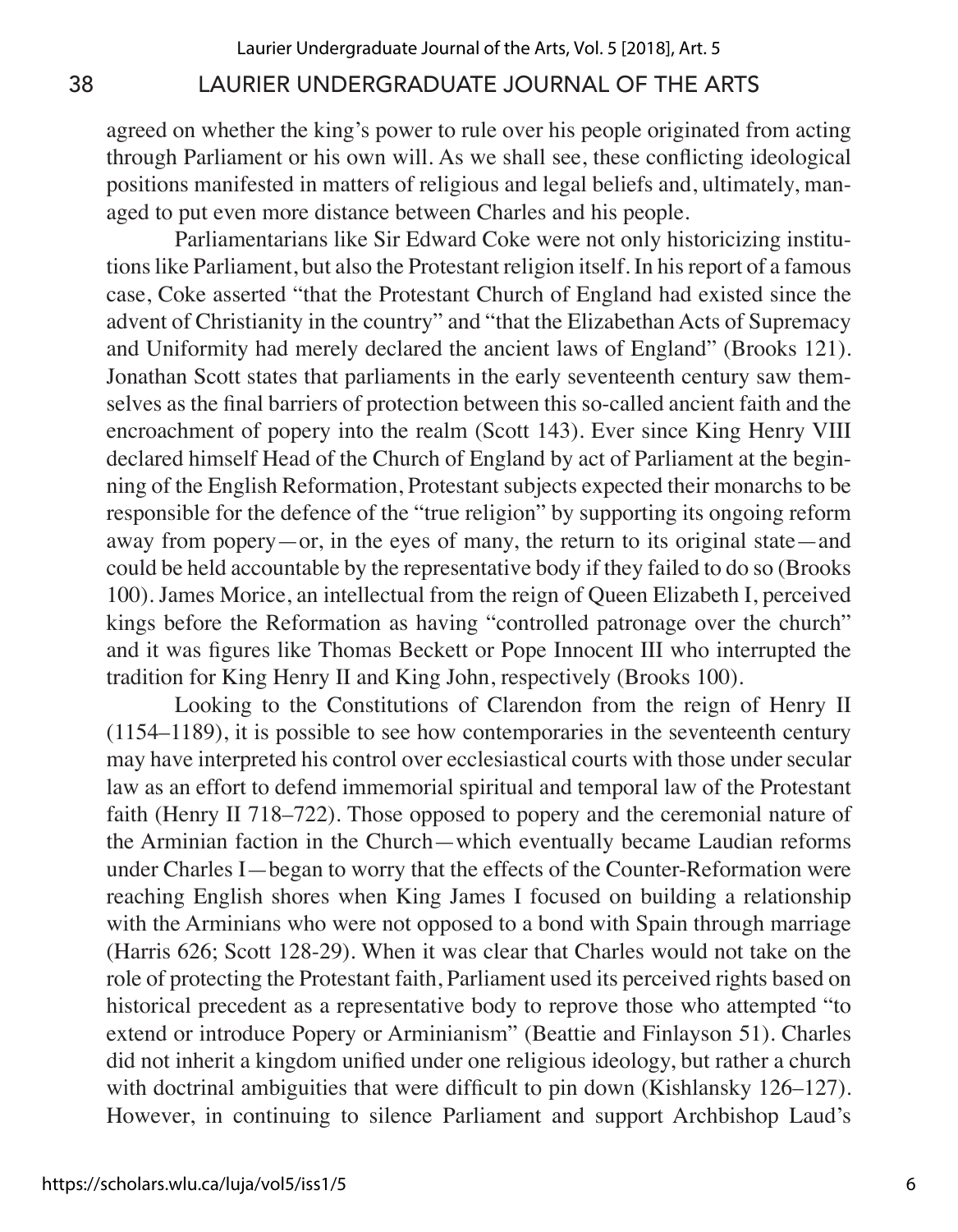reforms, his attempts to contain the resulting religious conflict by amalgamating these different ideological perspectives within the English Church backfired, and extremist Protestant reformers within parliament would allow their fear of popery to parallel their constitutional struggles between themselves and the Crown (Harris 626–627).

As Brooks points out, the English Church's ongoing struggle with popery is reminiscent of the conflicting ideologies of the ancient constitution in matters of legal practice (Brooks 205). The *Five Knights' Case* of 1627 exemplifies how contradictory secular values of the king's prerogative and the liberties of Parliament could affect legal procedure and ultimately resulted in major conflicts that widened the distance between the king and his subjects. Having already dismissed Parliament in 1626 to suppress the opposition who were in favour of impeaching the Duke of Buckingham, Charles was desperate to raise enough funds to pay for his military campaigns and implemented his plans for his Forced Loan (167). Although there was originally little to no consequence for non-compliance, aside from appearing in front of the Privy Council and being forced to pay a fine, the broad scope of oppositional voices compelled Charles into action (167–168). As the Petition of Right suggests, the consequence for those who refused to pay this non-parliamentary levy involved being "imprisoned, confined, and sundry other ways molested and disquieted ... against the laws and free customs of this realm" (Coke 48). Seventy-six men refused to pay the loan and the five squires who were arrested on the king's orders employed the writ of *habeas corpus* in an attempt to guarantee their release and argue against the circumstances.4

Parliament wholeheartedly agreed with the Five Knights and saw this as an infringement on the subjects' right to control their own property and to take advantage of the "due process of law," including the right to be judged by their peers for the charges laid against them (48–49). Christopher Brooks argues that one of the most significant statements explaining the ideological differences between the two political entities comes from Sir Francis Ashley, who had this to say in front of the House of Lords during his speech on the *Five Knights'Case*:

<sup>4</sup> *Habeas Corpus* was an extension of the clauses in the Magna Carta that protects a subject's right to legal due process. Writs of *Habeas Corpus* were the defence against unlawful imprisonment, allowing an individual to appear before a judge where they would be made aware of the charges laid against them and be given the chance to stand trial. For more, see Brooks 96–97 and especially 169–170 in relation to the *Five Knights'Case.*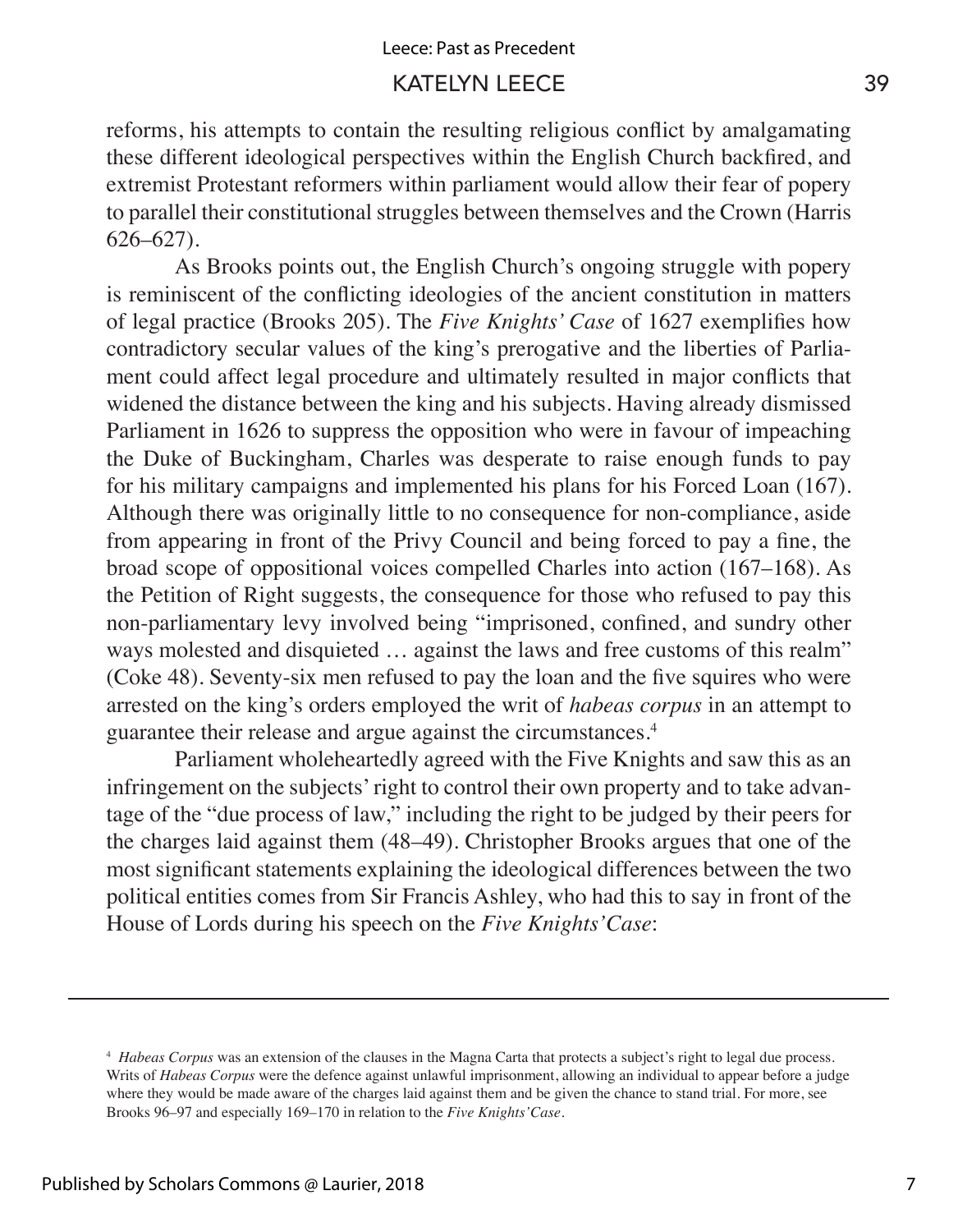If the subject prevail, [he gains] liberty but loses the benefit of that state government without which a monarchy may too soon become an anarchy; or, if the state prevail, it gains absolute sovereignty but loses the subjects, not their subjection... but it loses the best part of them, which is their affections, whereby sovereignty is established and the crown firmly fixed on the crown firmly fixed on his royal head (Brooks 175).<sup>5</sup>

In his eyes, the case highlighted the precariousness of the English state and, no matter who won, it seemed as though it could result in irrevocable consequences.

The main conflict between the king and his people in this legal case was the result of misunderstanding as to whether or not his prerogative superseded the confines of common law based on past precedent. During the trial, the counsel for the Five Knights maintained the aforementioned belief in due process and habeas corpus as outlined in the laws of the land, but Attorney General Sir Robert Heath on behalf of the crown took the opposite view, in that it was truly a matter of the king's *absoluta potestas* (absolute power), or the irrefutable law of state (Brooks 170–171). Brooks points out that the legality of imprisonment without cause was also an issue for Elizabeth I, but she was remembered by Stuart contemporaries as having acted with just cause as a trusted sovereign who ruled within the law like her respected predecessors (171). Regardless of whether Charles was trusted, the judgment was delayed and imprisonment was allowed on the basis of Elizabeth's recent precedents of *absoluta potestas* and the legality of a king "'committing a subject without showing cause, for a convenient time'" (171– 172). Royalists believed that the king's prerogative had precedent and, although Charles' supporters made no particular reference to Henry I's Charter for Shire Courts, the king's predecessor's assertion points to the prerogative of the king, regardless of whether the shire and hundred courts from the Anglo-Saxon period were to continue: "For I myself, if ever I shall wish it, will cause them to be summoned at my own pleasure, if it be necessary for my royal interests" (Henry I, "Henry I's Charter for Shire Courts" 433). The Petition of Right ultimately became a rebuttal for those who disagreed with this and what they believed was Charles' presumptuous abuse of prerogative; it served as a reminder to the king of what they deemed to be the constitutional precedent set within the Magna Carta and thus force Charles to confirm certain chapters within that Charter.

With regard to the legality of the Five Knights' imprisonment, Coke cited

<sup>5</sup> Sir Francis Ashley as quoted by Brooks.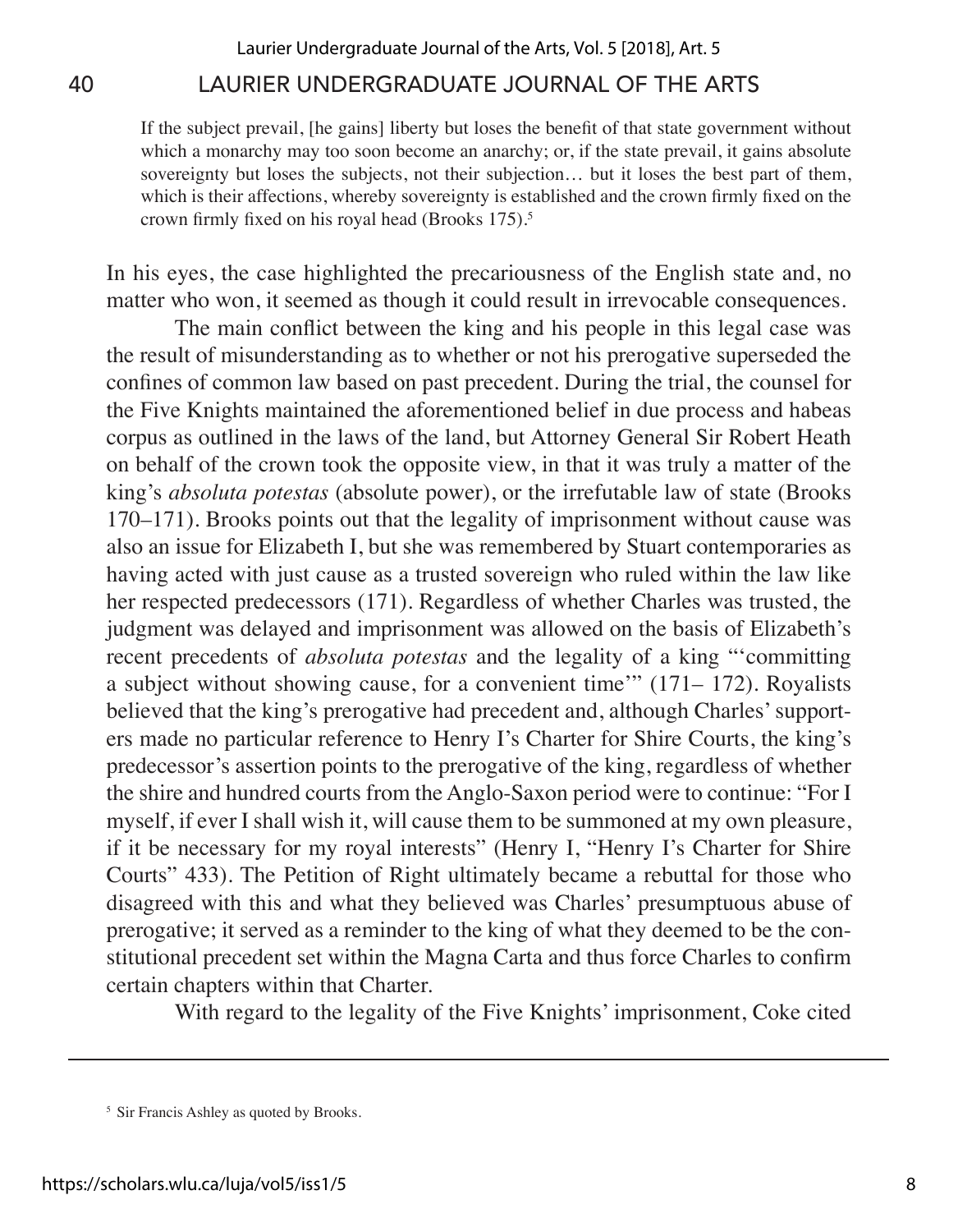#### Leece: Past as Precedent

#### KATELYN LEECE 41

chapter 39 of "The Great Charter of the Liberties of England": "No free man shall be arrested or imprisoned or disseised or outlawed or exiled or in any way victimized, neither will we attack him or send anyone to attack him, except by the lawful judgment of his peers or by the law of the land" (Coke 48; Rothwell, "Magna Carta" 320). He confirms the precedent of these rights by referencing King Edward III and his Parliament's confirmation of the statute—something his predecessors had done to some capacity since the Magna Carta's conception (Coke 49). As a result of a similar political crisis over three centuries previous, in 1297 during the reign of Edward I, earls of the King of England's parliament brought forth their own remonstrances and called for the Confirmation of Charters "to have these same charters allowed in all their points in pleadings before them and in judgments—the great charter of liberties, that is, as common law…—for the betterment of [their] people" (Morris 306; Rothwell "Confirmation of Charters" 485). On 2 June 1628, Charles responded that "he willith that right be done according to the laws and customs of the realm" under the impression that he would not "'conclude' himself from committing or restraining a subject" on a case-by-case basis when his prerogative justified it (Coke 50; Brooks 176–77). However, he would soon discover, as Edward I had done over three hundred years prior, that "Any attempt to reinterpret [the Magna Carta's] contents in the Crown's favour, no matter how cogently argued, was bound to create a world of trouble" (Morris 316).

As previously mentioned, Pocock asserts that Coke and his contemporaries, both royalist and parliamentarian, attempted to derive authority from the common law by reconstructing historical precedents "having survived unchanged all changes of circumstance" (Pocock 37). However, this way of thinking was not new, and the differences in their interpretations began to stir trouble as soon as the political system, especially after the king's supposed infringement on the liberties of his subjects during the *Five Knights' Case*, became faulty in practice. If Coke so heavily depended on the fundamental law stated in chapter 39 to defend the right of *habeas corpus* and trial by jury, it is important to underline the sources of precedent that influenced those who penned the Magna Carta itself.

John W. Baldwin suggests that it is possible that John's barons in the early thirteenth-century interpreted the Anglo-Saxon state of law in the time of Edward the Confessor through mid-twelfth-century Latin writings in the Leges Edwardi Confessoris (Laws of Edward the Confessor), which state that "will, violence and force are not right … Right judgment should be done in the kingdom and should be held through the counsel of barons of its kingdom" (Baldwin 32–33).<sup>6</sup> However, he asserts that the more likely frame of reference would have been far less ancient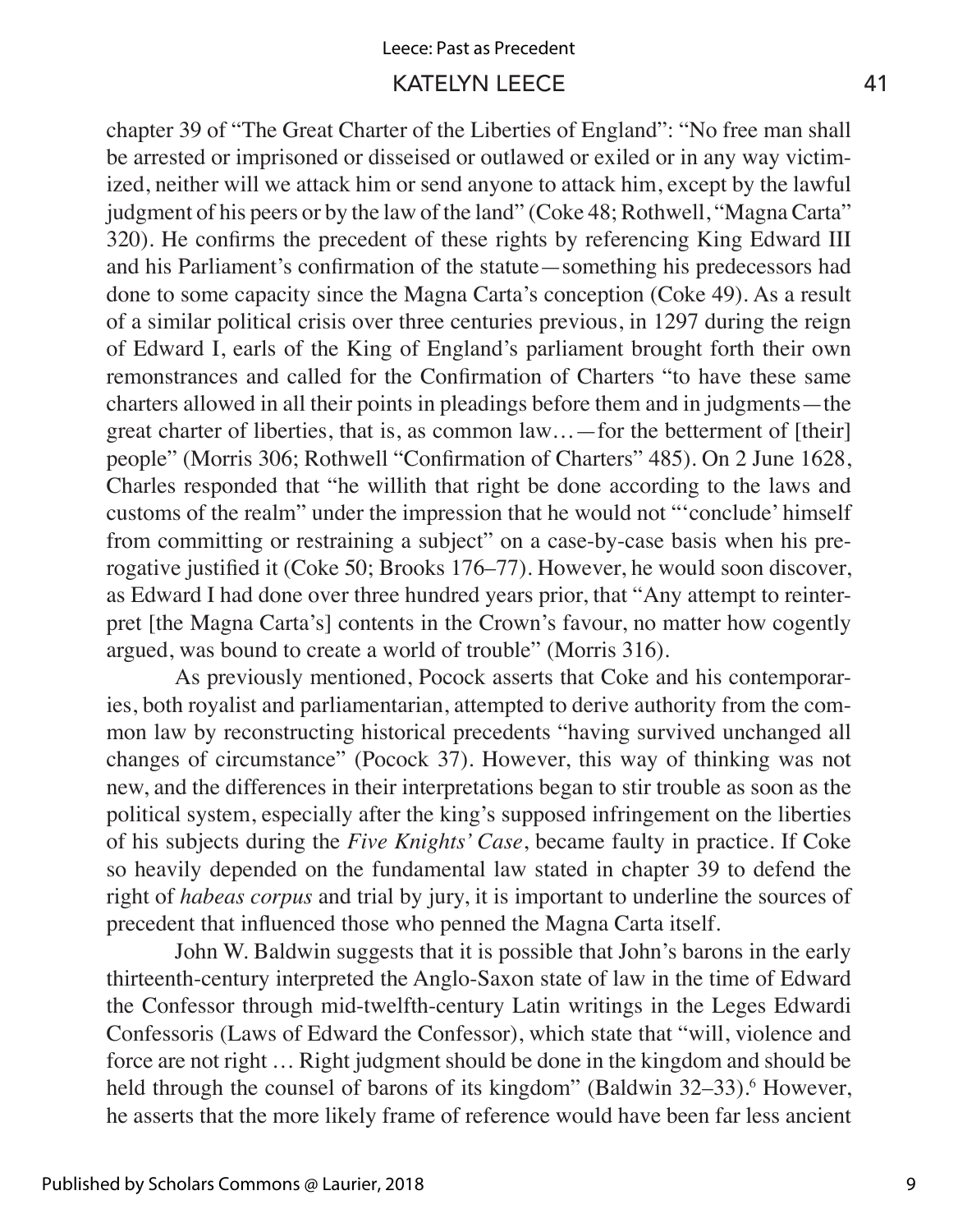from the judicial reforms of John's own father, Henry II, as outlined in Glanville's *Treatise on the Laws and Customs of England*. In this particular document, the writ of novel disseisin—legal action for a plaintiff to reclaim his dispossessed land—was proposed as a measure to protect against "anyone therefore unjustly and without a judgment has dispossessed another of his freehold," whose disputes would be adjudicated by "twelve free and lawful men" (Glanville 475). Despite the potential lack of antiquarian precedent in the more recent sources, the fact that those laws of Edward the Confessor were consistently referenced in post-conquest legislation—especially by Henry, I who declared that "shire courts and hundred courts shall meet in the same places and at the same terms as they were wont to do in the time of King Edward, and not otherwise"—was enough to allow Coke and his contemporaries to "[derive their version of the common law's] authority from its having survived unchanged all changes of circumstance" (Henry I, "Henry I's Charter for Shire Courts" 433; Pocock 37). Just like the barons who drew on these precedents in response to King John becoming too involved in overseeing the law in his own courts, parliamentarians acted in a similar way in an attempt to oppose Charles I's tendency of trying cases like that of the *Five Knights' Case* and others in prerogative courts (Baldwin 'Due Process in Magna Carta' 34–35).

While these significant legal consequences for the common law from Charles' non-parliamentary taxation appeared to have been dealt with in the Petition of Right during the 1628 Parliament, Charles' ongoing collection of princely dues raised similar concerns about precedent for royal prerogative over the rights of Parliament. Despite the lack of parliamentary consent, Charles freely collected financial subsidies of tonnage and poundage from traders and merchants and continued to try those who refused to comply based on the fact that these duties and taxes had been awarded to the king for life since the fifteenth century. To him, that was precedent enough to justify their collection; the king dissolved parliament in response to their attempt to counteract this policy through their Protestation of the House of Commons in 1629—ultimately accusing "whoever shall counsel or advise the taking and levying of the subsidies" as being "a capital enemy to the Kingdom and Commonwealth" (Beattie and Finlayson 51) on the grounds that this was yet another infringement on their liberties outlined in Edward III's *Statutum* 

<sup>6</sup> From *Leges Edwardi Confessoris* as quoted in English by Baldwin. The original Latin is as follows: "Voluntas vero et violentia et vis non est ius … Debet iudicium rectum in regno facere et iustitiam per consilium procerum regni sui tenere."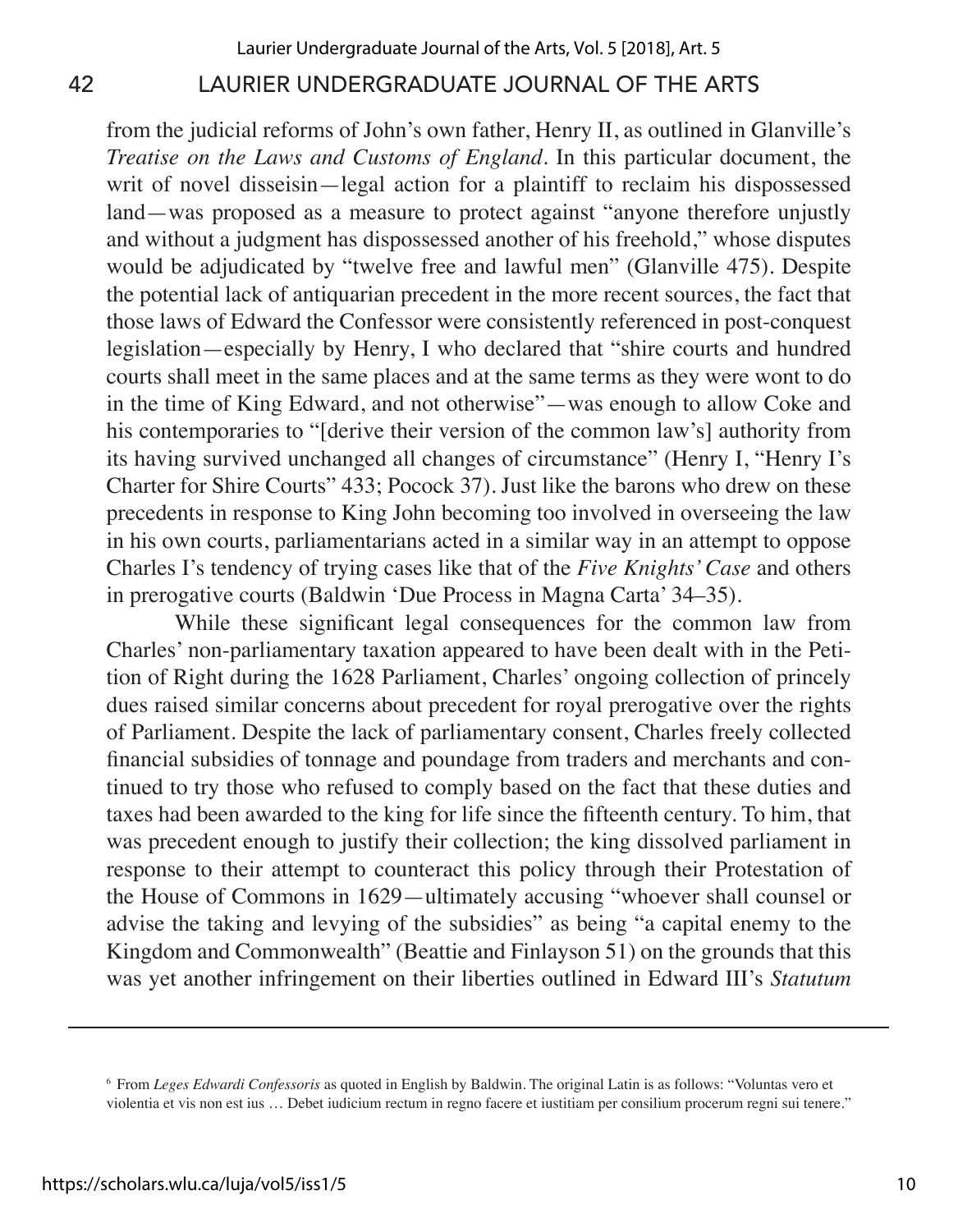*de Tallagio non concedendo* (Rothwell, "Confirmation of Charters" 486–487) and the more recent Petition of Right (Coke 48). The king, in turn, used his Declaration to assert how the Crown had "permitted many of our high prerogatives to be debated" and accused them of being ungrateful by "[wasting] much time in such proceedings" when supply was so urgently needed to fund the defences of the realm. He made claims that the supply was put toward "payment of our fleet and army" so that "the narrow seas may be guarded, commerce maintained, and our kingdom secured from all foreign attempts" (Charles I "The King's Declaration Showing the Causes of the Late Dissolution" 10 March, 1629' 52–53). This vast difference in opinion on non-parliamentary taxes between Charles and his opposition in the 1629 Parliament caused a rift between the two; the disagreement was such a detriment to their political relationship that it eventually led to the period of Personal Rule, when he had foregone the confines to which he had been bound by an unbending and mistrusting House of Commons.

The Crown was in need of extra funds by 1629, but the debts that accumulated during the Personal Rule from exorbitant personal spending, the severity of threats from the Thirty Years' War, and the increase of the Dutch threat were immense (Kishlansky 120–121). As a result, Charles sought to exploit sources of revenue that were more clearly within the Crown's legal rights to collect by reintroducing ancient dues that were historically guaranteed to the monarch by precedent—even those that had fallen into disuse. Some of these included Ship Money, Forest Laws, and refusing knighthood at his coronation or the birth of his heirs (119–120). These "fiscal expedients" were based on a paper written in 1629 by Sir John Borough, the keeper of the records in the Tower, who outlined that "Edward I had exploited the royal forests and financed wars through the distraint of knighthood" (Brooks 193). As an even earlier example, William I (1066–1087) introduced the Norman concept of the New Forest Laws after the successful Conquest, and it was not until the reign of Henry III (1216–1272) that the Charter of the Forests in 1225 made the Forest Law limited in scope, but even then it fell within the king's prerogative to collect fines for any infractions (Henry I, "Henry I's Coronation Charter" 402; Rothwell "Confirmation of Charters" 488). Brooks suggests that the main explanation for these non-parliamentary taxes, especially the forest laws, was that they "were unquestionably outside, or completely apart from, the competence of the common law, set and enforced solely by the will of the king," and "although it is clear that some of [the defendants] consulted lawyers, it was quickly ruled that [they] could not have recourse to the common-law courts"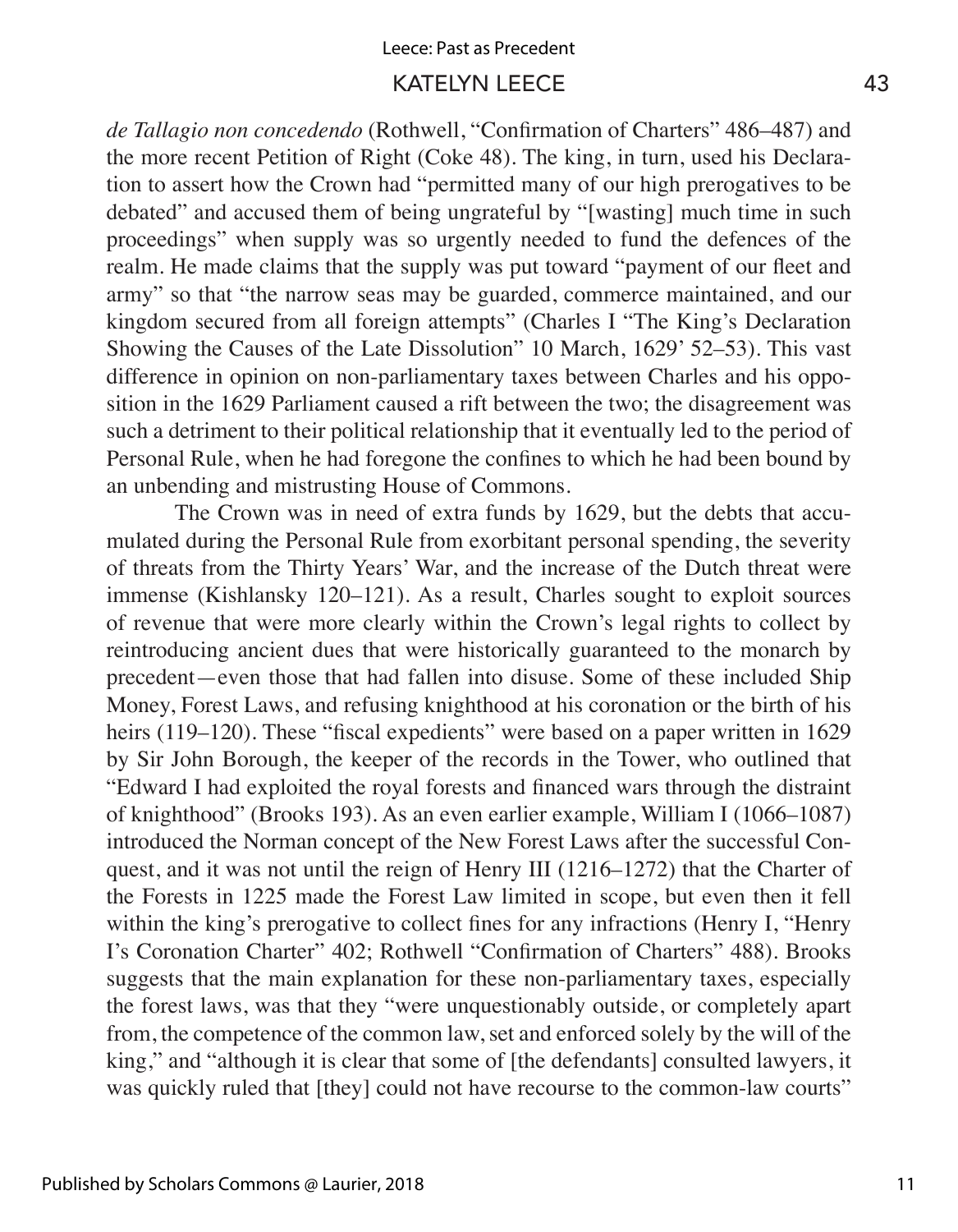(Brooks 195–196). Even in his Personal Rule, Charles attempted to maintain a sense of legality by exploiting fines that had not been claimed since times outside of living memory. Regardless of his own precedent for exerting royal prerogative over Parliament, the opposing interpretations of such precedents in support of the liberty of the subject through Parliament provoked a similar reaction to some of his previous infringements on the chapters in the Magna Carta.

Charles may have been able to successfully exploit those fines, but as soon as he overstepped tradition with the way he collected Ship Money, his parliamentary critics began to voice their concerns. Just like the Forest Law, Ship Money was his princely right to collect from coastal towns in times of immediate danger so that he could protect the British Isles via naval forces. Elizabeth I had done the same with little to no protest, but, as previously mentioned, contemporaries imagined her to have done so within the confines of the law. Charles and his council, on the other hand, devised an extension of the lawful tax to include inland areas during the 1620s and decided to implement it across the country on the basis of emergency during the Personal Rule, when he had to raise funds without the help of Parliament (Brooks 201). However, Brooks observes that the Crown's inability to pay debts made it much easier for contemporaries to distinguish between his asking permission to finance personal assets as opposed to assets gained for the common good of the realm (Brooks 192). Moreover, it was also difficult to determine what exactly constituted an imminent danger worthy of this tax and Oliver St John believed that "the circumstances of the 1630s did not amount to a state of war … including the obvious fact that the courts had not been forced to shut" (Brooks 204). Calling this bluff, members of legal councils for those who refused to pay argued that it was a breach of both the Magna Carta and the Petition of Right, which stated "that from thenceforth no person shall be compelled to make any loans to the King against his will" (Brooks 203; Coke 48). Speaking in defence of the king, Attorney General Bankes appealed not only to precedents for royal prerogative from the Anglo-Saxon period, but also the laws of God and nature to justify Charles' divine right to absolute power (Brooks 205-206). While the defence of the subjects concluded that these non-parliamentary taxes infringed their rights within the Magna Carta and the Petition of Right, which in their eyes represented an ancient common law, the Crown argued that it was for the very same reason that they had the right to exploit those taxes in the first place.

Through the examination of the lack of ideological consensus between the Crown and his subjects through Parliament, one may see how the constitutional crisis of 1649 was the result of these and other political, religious, and legal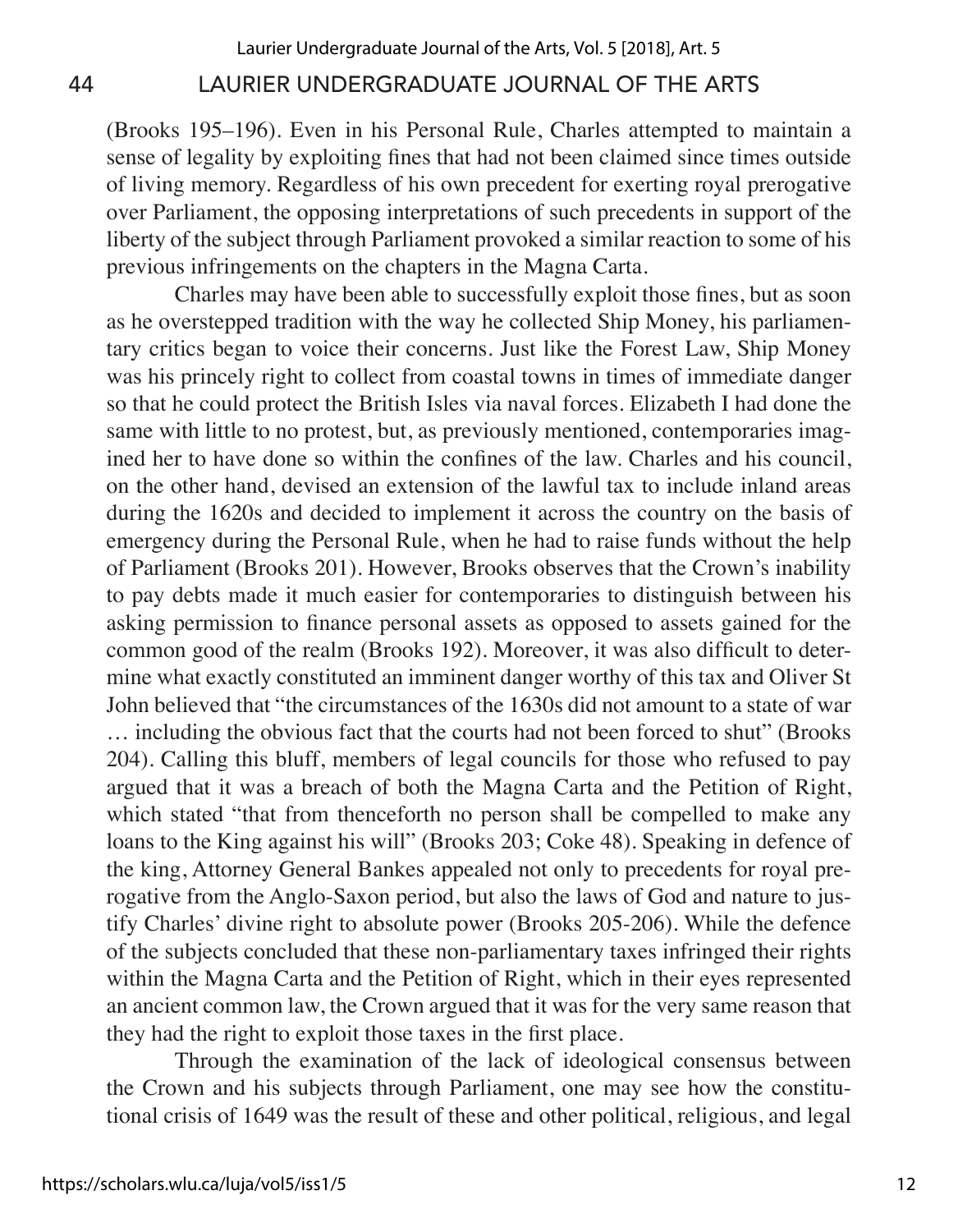conflicts leading to, lasting through, and continuing after the English Civil War. Repeated proroguing of Parliaments forced the major political players to consider the limits of the king's absolute authority and whether there was historical precedent for Parliament as a representative body to question it. Concerns over absolutist rule and the possibility of popery subverting the Protestant faith forced even more conflicting ideologies to the surface and resulted in a search for precedent to protect the recent advances brought by the Reformation. Finally, regardless of a nearly universal consensus in the antiquity of the English common law, this was not enough to avoid conflicting opinions on how law was practised in order for the king to exploit his subjects for financial gain. Ultimately, when it came to the practice of governing the state, these differing perceptions of the ancient rights of royal prerogative and liberties of the subject through Parliament were too much for the established English constitutional system to bear. Regardless of their validity, these precedents—bolstered by documents like the Magna Carta and the Petition of Right—would continue to influence the development of constitutional philosophies and practices beyond the events described in this paper. Moving forward, it is important to remember that history—no matter how long ago—can be a powerful tool in shaping the future.

#### Works Cited

- Alfred. "The Laws of Alfred (871-899)." *English Historical Documents* c. 500– 1042, edited by Dorothy Whitelock, Eyre & Spottiswoode, 1955, pp. 372-380.
- Baldwin, John W. "Due Process in Magna Carta: Its Sources in English Law, Canon Law and Stephen Langton." *Magna Carta, Religion and the Rule of Law*, edited by Robin Griffith-Jones and Mark Hill, QC, Cambridge University Press, 2015.
- Beattie, J.M., and M.G. Finlayson, editors. "Protestation of the House of Commons 2 March, 1629." *The Struggle for Power: English History, 1485–1785*, Canadian Scholars' Press, 1987.
- Brooks, Christopher W. *Law, Politics and Society in Early Modern England*. Cambridge University Press, 2008.
- Charles I. "The King's Declaration Showing the Causes of the Late Dissolution 10 March, 1629." *The Struggle for Power: English History, 1485*–*1785*, edited by J.M. Beattie and M.G. Finlayson, Canadian Scholars' Press, 1987.